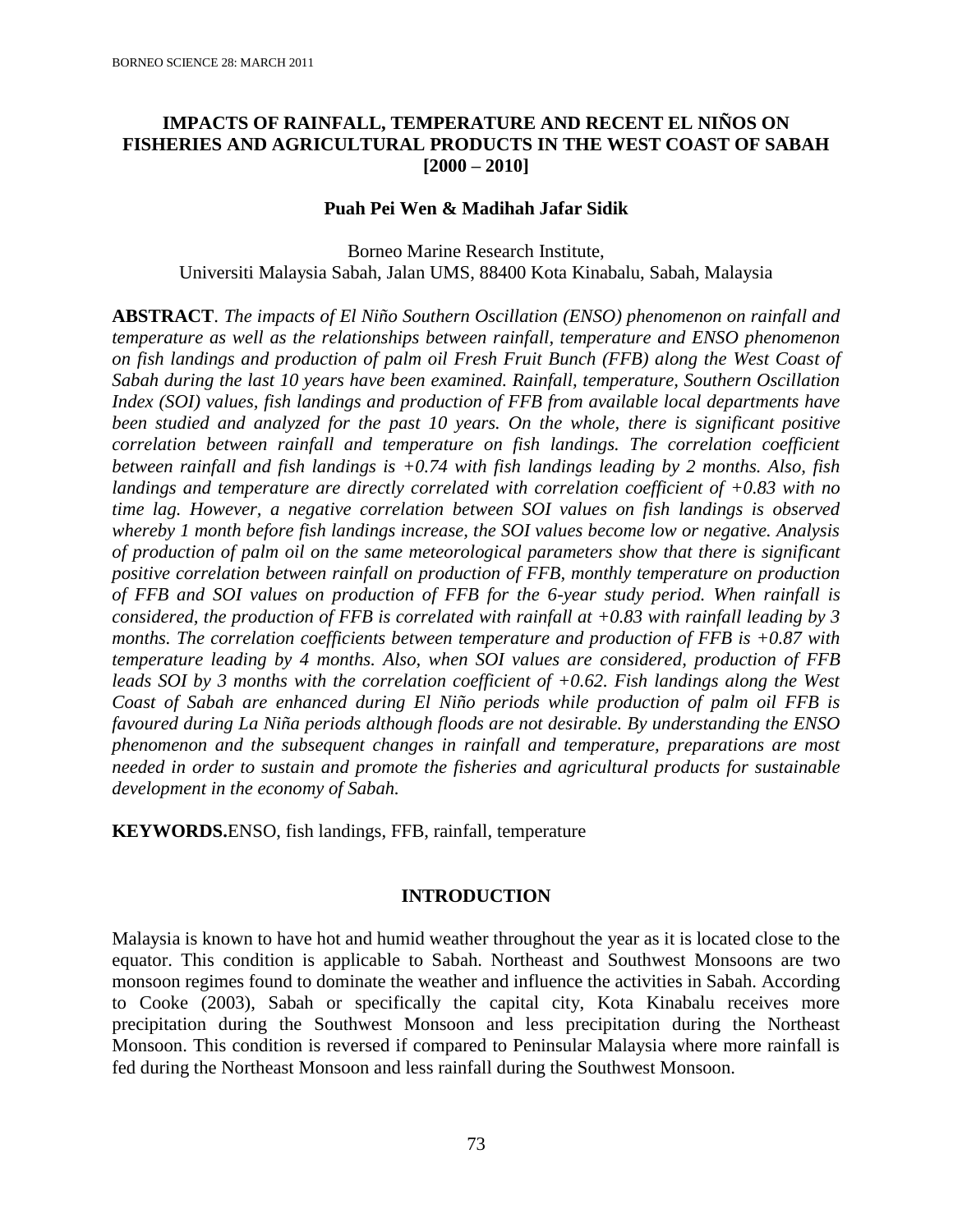Generally, climate in Sabah is mostly predictable. However, there is a more frequent and rampant abnormal variation known as the El Niño Southern Oscillation (ENSO) phenomenon is inducing weather variability in Sabah. El Niño is defined as the sustained warming of the ocean temperature accompanied by a decrease in the strength of the Pacific Trade Winds results in a reduction of rainfall over the eastern and northern of Australia as well as the surrounding areas. This brings serious implications on all economic sectors, including fishery and agriculture sectors that have been the main economy sources of the locals and non locals living in Sabah.

The main objectives of this study are to observe the influence of rainfall and temperature in respect of ENSO phenomenon on fish landings and the palm oil production in the West Coast of Sabah for the past decade. It is important because both fisheries and palm oil production are the major sources of economy supporting the livelihood of people. Moreover, by understanding the impacts of ENSO on rainfall and temperature, further precautions as well as technological improvements can be taken in order to sustain and enhance the production from these sectors whenever El Niño takes place in the future.

### **MATERIALS AND METHODS**

In this study, statistical data (fish landing data, palm oil production data, meteorological data and monthly Southern Oscillation Index (SOI) were collected from various governmental departments: Fishery Department of Sabah, Malaysian Palm Oil Board (MPOB), the Meteorology Department of Sabah and Bureau of Meteorology, Australia for the study period of year 2000 to 2009.

Fish landing data (metric tonnes) along the West Coast of Sabah, specifically in Kota Kinabalu that was obtained from the Fishery Department of Sabah were in monthly based for the last 10-year period. The data has been obtained either directly from the owners of fish companies of the study area or local market survey by Fishery Department of Sabah. An estimated error of about 10 % has been drawn due to the frequency of recording data by the appointed assistant as well the fluctuations in the market requirements (Jaafar-Sidik*et al*.,2010).

The palm oil production data for the West Coast Division of Sabah as well as the Kudat Division that comprise Kota Belud, Penampang, Papar, Kota Marudu and Kudat were included in the study. These official data was collected from the Malaysian Palm Oil Board (MPOB) where the production of the fresh fruit bunches of palm oil is available.

Meteorological data used in this study including records of monthly rainfall amount (mm) and records of 24-hour mean temperature (°C) from 2000 to 2009 were provided by the Meteorological Department of Sabah particularly for station in Kota Kinabalu.

Monthly Southern Oscillation Index (SOI) values during the last 10-year period were downloaded from the Bureau of Meteorology, Australia in order to identify the El Niño episodes occurred during the study period. The SOI values provide a simple measure of the strength and phase of ENSO (El NiñoSouthern Oscillation) phenomena by its monthly mean air pressure difference between Tahiti and Darwin. SOI reflects the changes in atmospheric circulation patterns and can fluctuate from month to month. Sustained negative values over a period of several months can be observed when an El Niño is developing in the Pacific (BOM, 2010).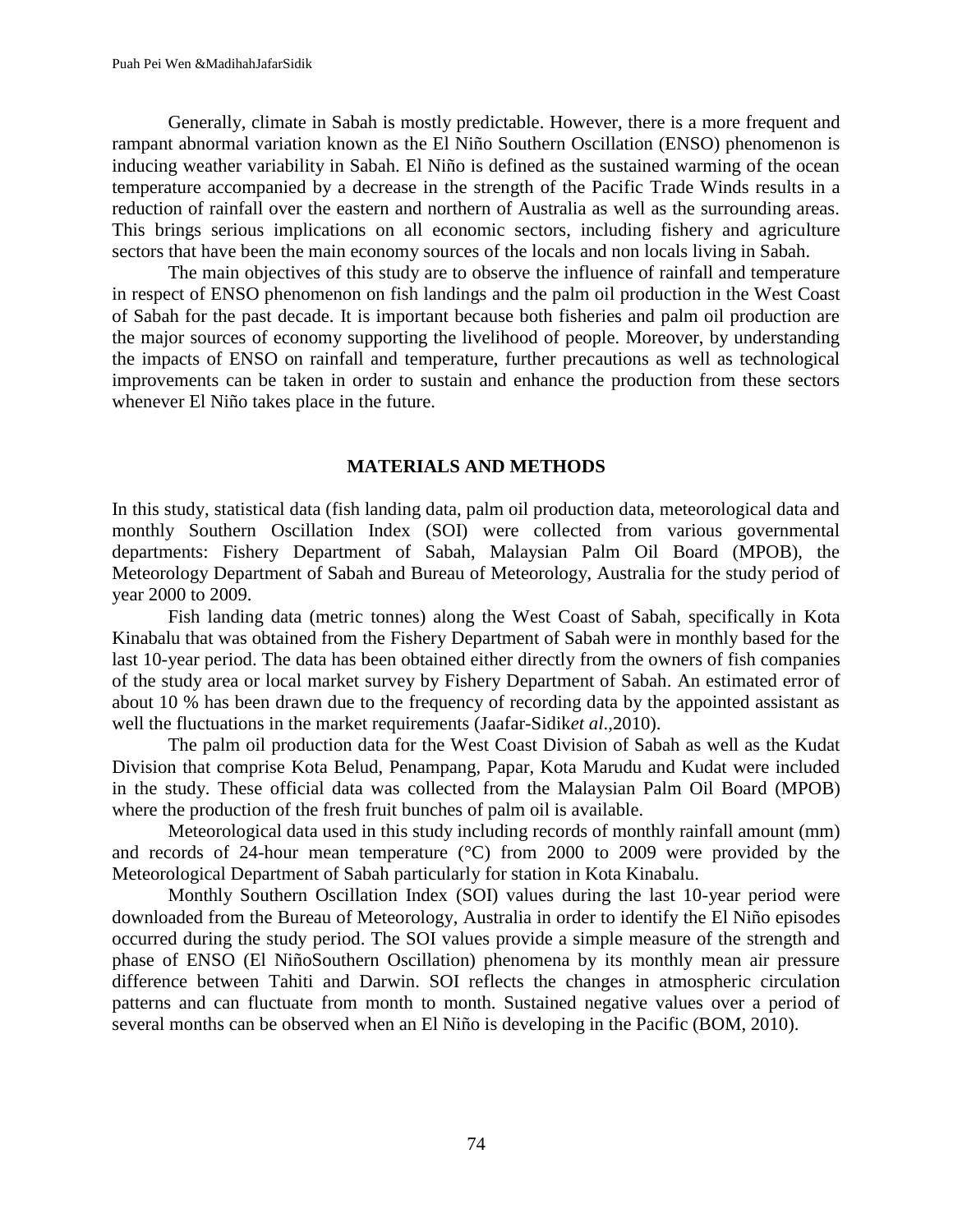All data were grouped and analyzed for analysis purposes. Furthermore, statistical analysis involving correlation analysis between fish landings with meteorological variables and production of palm oil with meteorological variables were applied to further enhance the analysis.

## **RESULTS AND DISCUSSION**

#### **Effects of El Niño Events on Rainfall and Temperature**

El Niño Southern Oscillation (ENSO) phenomenon is a middle term climate change that may alter the pattern of rainfall and temperature of the affected area. ENSO is typically indicated by Southern Oscillation Index (SOI) whereby sustained negative SOI values indicate the occurrence of warm phase (El Niño) while positive SOI values indicate the presence of cold phase (La Niña). Figure 1 shows the SOI values throughout the 10-year study period.



Besides using SOI values as the indicator of ENSO events, changes of rainfall and temperature are the other parameters used to observe the impacts of ENSO events. Figure 2 shows the SOI values and rainfall in the West Coast of Sabah for the last decade. It is obvious that during negative SOI periods (El Niño), the areas experience rainfall deficit. In contrast, during the periods with positive SOI values (La Niña), the rainfall is greatly enhanced (Nicholson & Kim,1997; Arrifin bin Tawang*et al*., 2001; NOAA, 2005).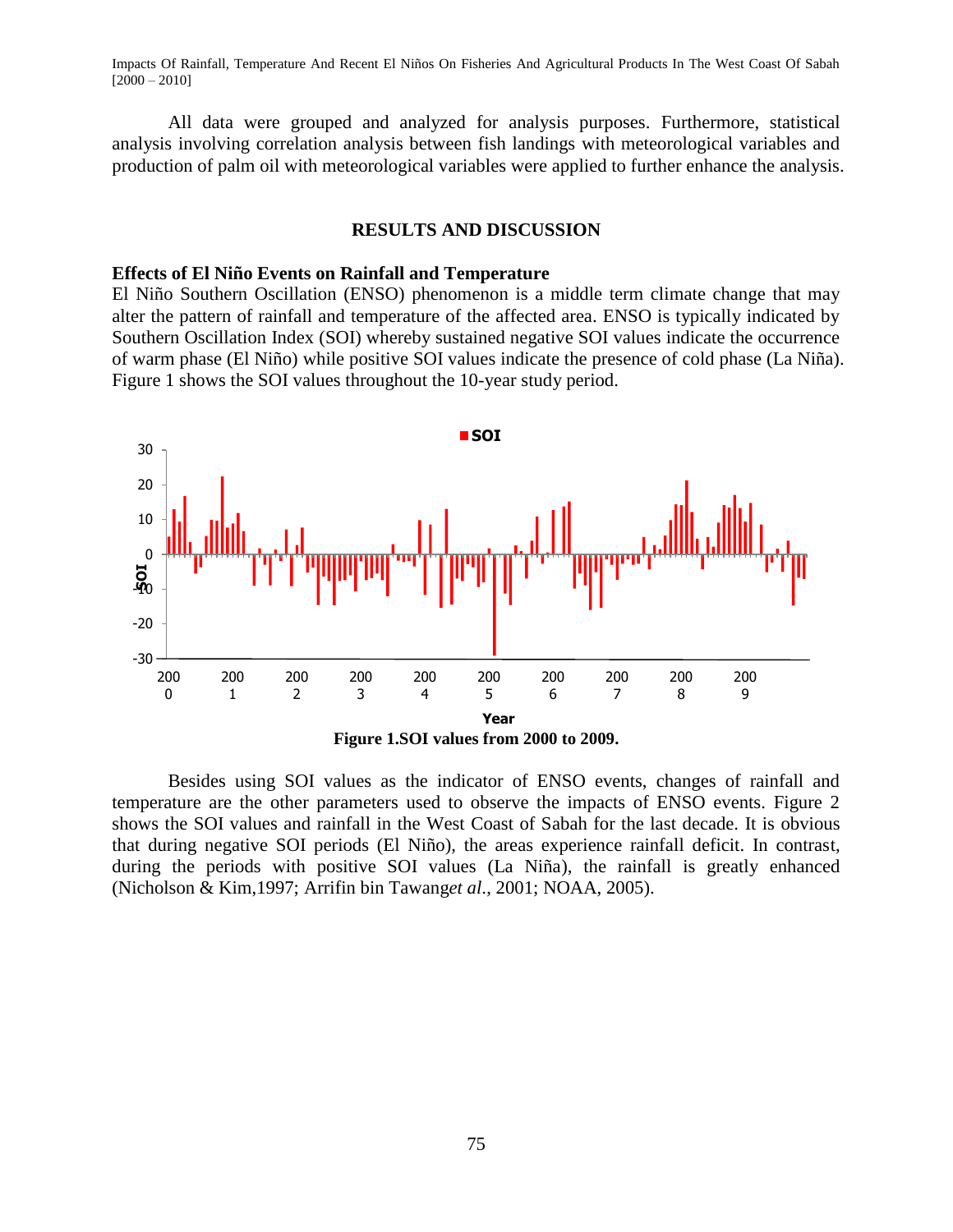

**Figure 2.SOI values and monthly rainfall in West Coast of Sabah from 2000 to 2009.**

The SOI values and monthly average temperature in the West Coast of Sabah from 2000 to 2009 are shown in Figure 3. It is to be noted that during the periods with negative SOI values, the affected area experiences higher temperature, conversely, periods with positive SOI values generally faces lower temperature. Thus, it is true to say that during El Niño periods, it results in dry weather and subsequently higher temperature, while during La Niña periods, the temperature performs in more pleasant condition (Ariffin bin Tawang*et al*., 2001; Fredolin&Alui, 2002).



**Figure 3.SOI values and monthly average temperature in West Coast of Sabah from 2000 to 2009.**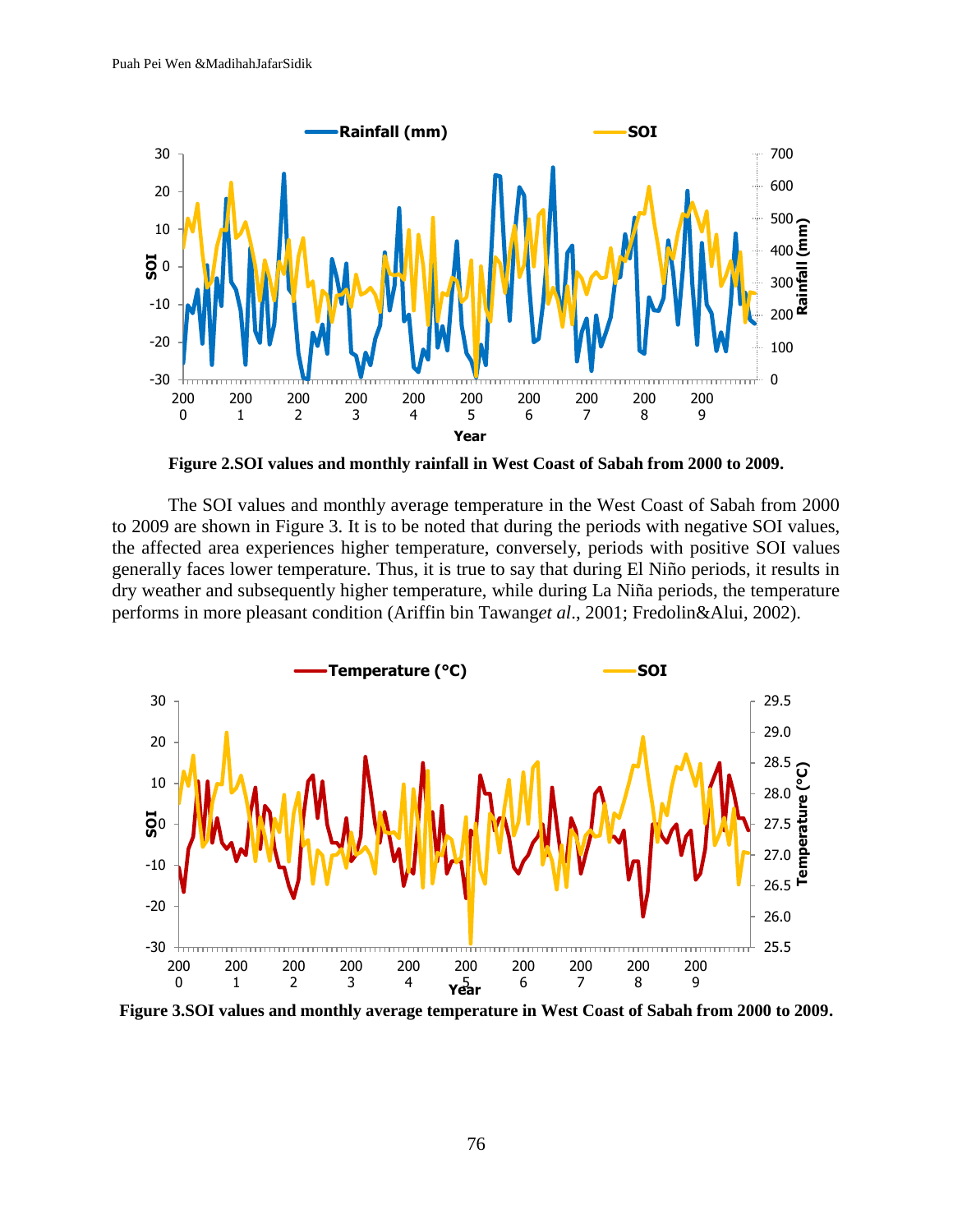#### **Fish Landings**

Fish landing data in the West Coast of Sabah were analyzed for the last decade. It is important to differentiate between fish landings and fish catch whereby fish landing data is obtained once the fish has landed and recorded at the port, while fish catch is the total catches by fishermen. Fish catch may not be similar to fish landings because once the fish have been caught by fishermen, not all catches are landed at the port. Some may be consumed by the fishermen themselves or sold to others before the catches reach the port.

Fish landings with rainfall, fish landings with temperature and fish landings with SOI values in the West Coast of Sabah from 2000 to 2009 are shown in Figures 4, 5 and 6 respectively. It is to be noted that every end of the year, typically after October, fish landings tend to decrease as trade winds weaken. At the beginning of the year, from January to March, fish landings tend to increase drastically as trade winds pick up again. The changes of trade winds strengthen in the neutral years.

#### **Fish Landings and Rainfall**

The monthly rainfall and fish landings in the West Coast of Sabah from 2000 to 2009 are shown in Figure 4. The monthly rainfall in the West Coast of Sabah ranges from 0 to 600 mm. it is clear that monthly rainfall of more than 600 mm does not favor the fish landings whereby higher fish landings are generally found in the record of monthly rainfall less than 600 mm. Also, significant rainfall deficit observed during end of the year, typically during the Northeast Monsoon contributes to the reduction of fish landings in the West Coast of Sabah. In overall, increase of rainfall yields in higher fish catch and the effect of rainfall on catch had been reported on both marine and estuarine species (Marten &Guluka, 1974; Chen *et al*., 1994; Esmaeili&Ishak Omar, 2003; Meynecke*et al*., 2006). The increase of rainfall not only decreases the salinity of the water through the inflow of freshwater, but it also increases the flow of terrestrial nutrients into the ocean that serve as suitable food sources for larvae, juveniles as well as large fish.



**Figure 4.Monthly rainfall and fish landing in West Coast of Sabah from 2000 to 2009.**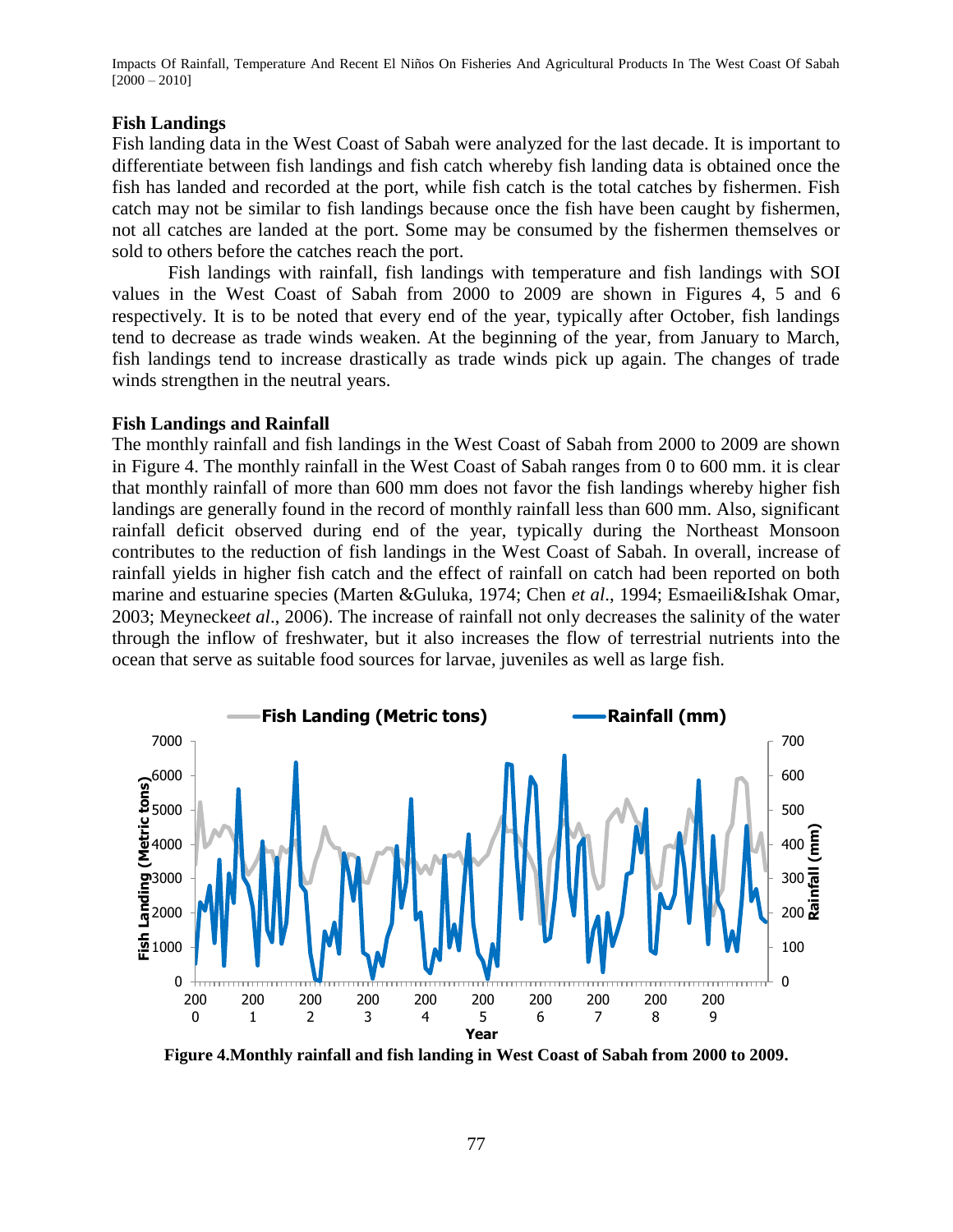### **Fish Landings and Temperature**

The monthly average temperature and fish landings in the West Coast of Sabah from 2000 to 2009 are shown in Figure 5. The temperature in the West Coast of Sabah ranges from 26 to 28.5 °C with no drastic changes. Generally, the changes of fish landings are quite consistent to the changes of temperature whereby increasing of temperature yield in higher fish landings (IPCC, 2010). Also, it is important to note that before temperature reduces, fish landings tend to decrease first. In overall, changes in climatic conditions especially air temperature may affect the fisheries by altering the habitat availability and quality.



**Figure 5.Monthly average temperature and fish landing in West Coast of Sabah from 2000 to 2009.**

Warming of air temperature may increase the water temperature thus affect the fisheries habitats (Robert *et al*., 1998). Either marine or riverine fish has different thermal adaptations in the water. Any changes on the temperature may favor the productivity of a fish species but put an adverse impact on another species due to their different physiology adaptations on temperature.

# **Fish Landings and SOI**

The influence of SOI on fish landings in the West Coast of Sabah is observed throughout the 10 year period. Figure 6 depicts the SOI values and fish landings in the West Coast of Sabah from 2000 to 2009. In overall, El Niño periods with negative SOI values favor higher fish landings while La Niña periods with positive SOI values experience lower fish landings. This result is consistent with the study by Aaheim&Sygna (2000) who studied on the impacts of climate change on tuna fisheries in Fiji Islands and Kiribati. During the study, they found out that strong El Niño leads to an increase of tuna catch which is up to 10 % of the total catch in Kiribati.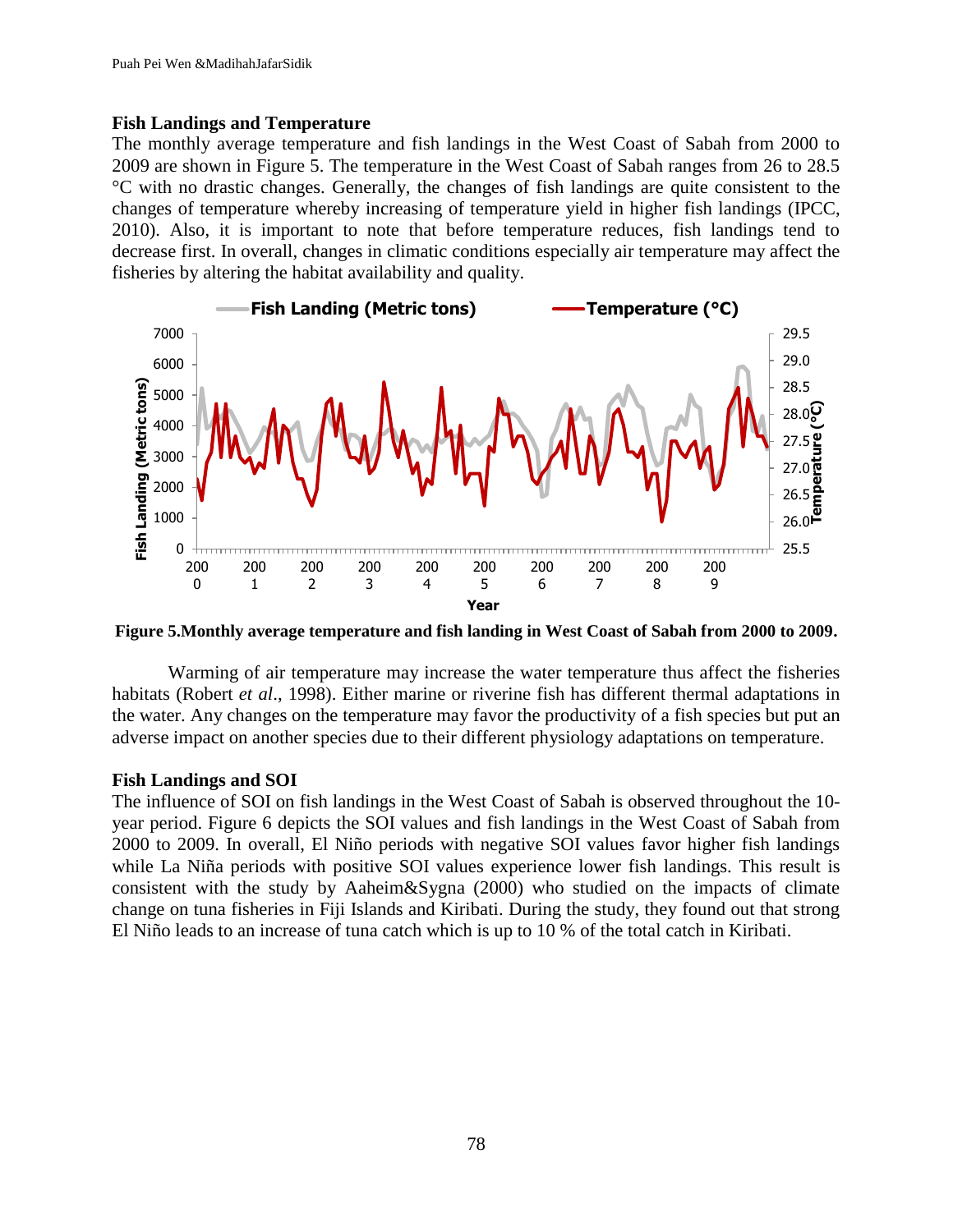

**Correlation Coefficients between Time Series of Monthly Fish Landings and Different Variables in the West Coast of Sabah**

The results have been further emphasized by a statistical analysis to find out the correlation coefficients with time lag between fish landings with different variables in the West Coast of Sabah in 10-year study period, shown in Figure 7.



**Figure 7.Correlation coefficients between time series of monthly fish landings and different variables in West Coast of Sabah.**

Based upon Figure 7, when rainfall is considered, the correlation coefficient of fish landings and rainfall in the West Coast of Sabah is +0.74 with fish landings lead by 2 months. Also, the correlation coefficient between fish landings and temperature is +0.83 at zero time lag. This means that temperature and fish landings are directly correlated in the West Coast of Sabah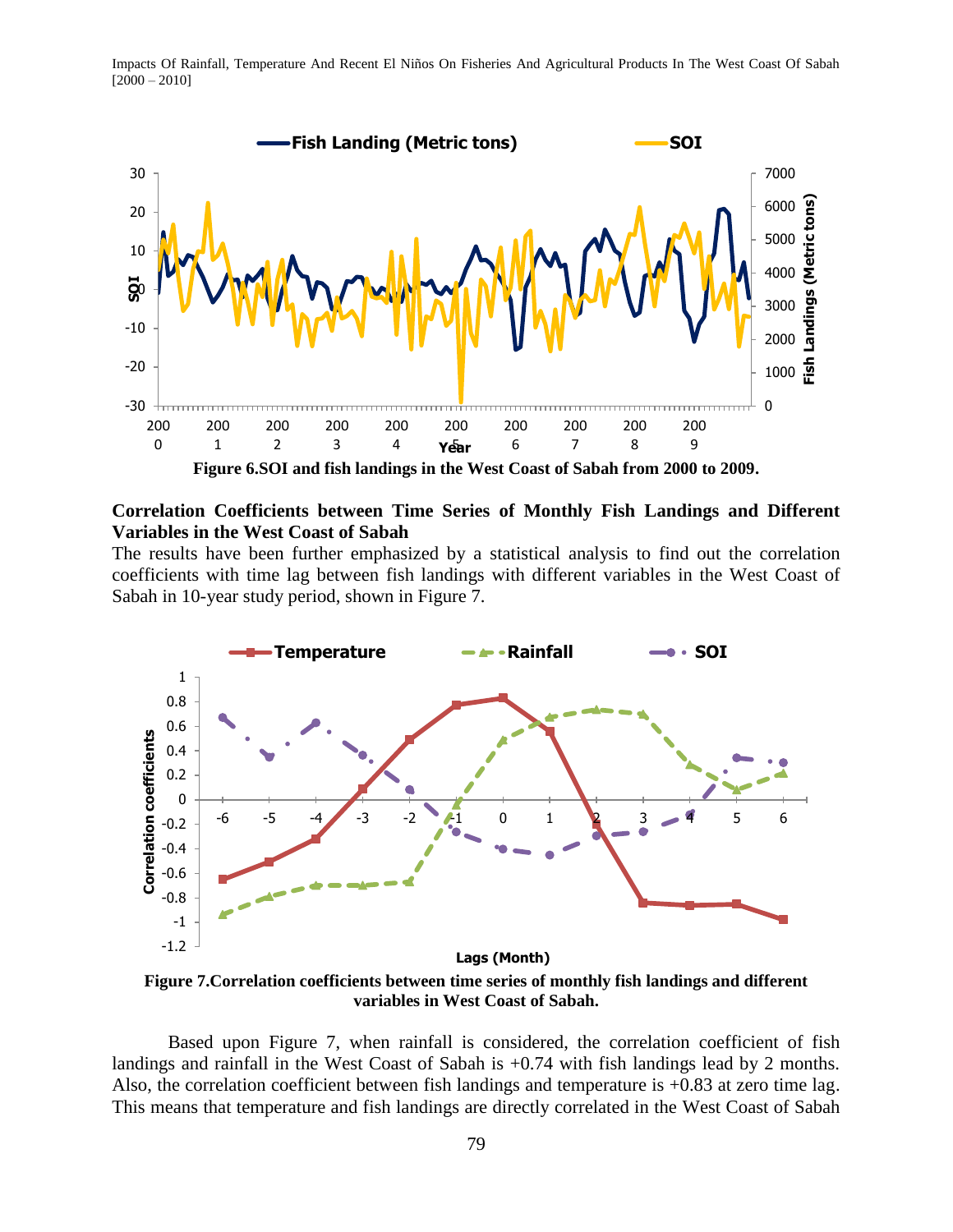for the last decade. Nevertheless, the correlation coefficient of fish landings and SOI is -0.45 with fish landings lead by 1 month whereby negative SOI values (El Niño periods) indicate higher fish landings along the West Coast of Sabah.

The variation of SOI is always associated with the changes of rainfall and temperature. These two parameters are the main variables in affecting the fish landings and play important roles in the fisheries sector. This also indicates that a good understanding on ENSO phenomenon that reflects on rainfall and temperature may influence the fisheries activity as it is able to predict the location and types of fishing gear used in order to obtain more catches.

# **Production of Palm Oil FFB**

Product from agricultural sector – palm oil is concerned as a case study because the influence of ENSO phenomenon that affect the weather is reflected on the production of crops by affecting the growth of crops and subsequently result in yield reduction (Ariffin bin Tawang*et al*., 2001). Also, livelihood of people in Sabah is greatly affected by this sector as Sabah is the largest palm oil producer in Malaysia.

The production of palm oil is represented by the total weight of the palm oil *fresh fruit bunch* (FFB). The data is expressed in total tones of FFB per month. Higher weight of FFB represents higher water content in the fruit. This means that less crude palm oil (CPO) can be extracted from the fruits.

The production of FFB was analyzed from 2005 to 2010 since earlier data was not available in Malaysian Palm Oil Board (MPOB). Figures 8, 9 and 10 depict the production of FFB with rainfall, production of FFB with temperature and production of FFB with SOI in the West Coast of Sabah from 2005 to 2010. It is clear that the production of FFB peaks at the end of each year and the drops in the following year after the production reaches the peak.

# **Production of FFB and Rainfall**

Based upon Figure 8, it is obvious that the variation of rainfall influences the productivity of palm oil whereby heavy rainfall yields on higher production of FFB. Palm oil is able to tolerate rainfall of minimum 150 mm and up to 420 mm per month, provided the soil is properly drained (Ariffin bin Tawang*et al.*, 2001). This result is consistent to several studies whereby under conditions of greater rainfall, the yield from palm oil is expected to increase. In contrast, under limited water condition, the yield is expected to reduce (Ariffin bin Tawang*et al*., 2001; Cadena*et al*., 2006).

Leaves do not grow when there is no rain. Consequently, the yields from palm oil reduce as leaves and clusters of fruits are absent. In addition, increase of rainfall that results in prolonged flooding may lead to the death of palm oil. Flooding also disrupts the transportation of vehicles into the palm oil estates. When the fruit bunches of palm oil are not collected on time, it may result in over-rippen or rotten of fruits.

# **Production of FFB and Temperature**

Temperature and production of FFB from 2005 to 2010 are shown in Figure 9. In general, low temperature produces higher production (weight) of palm oil while high temperature yields on lower production of FFB. According to the study by Cadena*et al.* (2006), higher air temperature is the most productive condition for palm oil.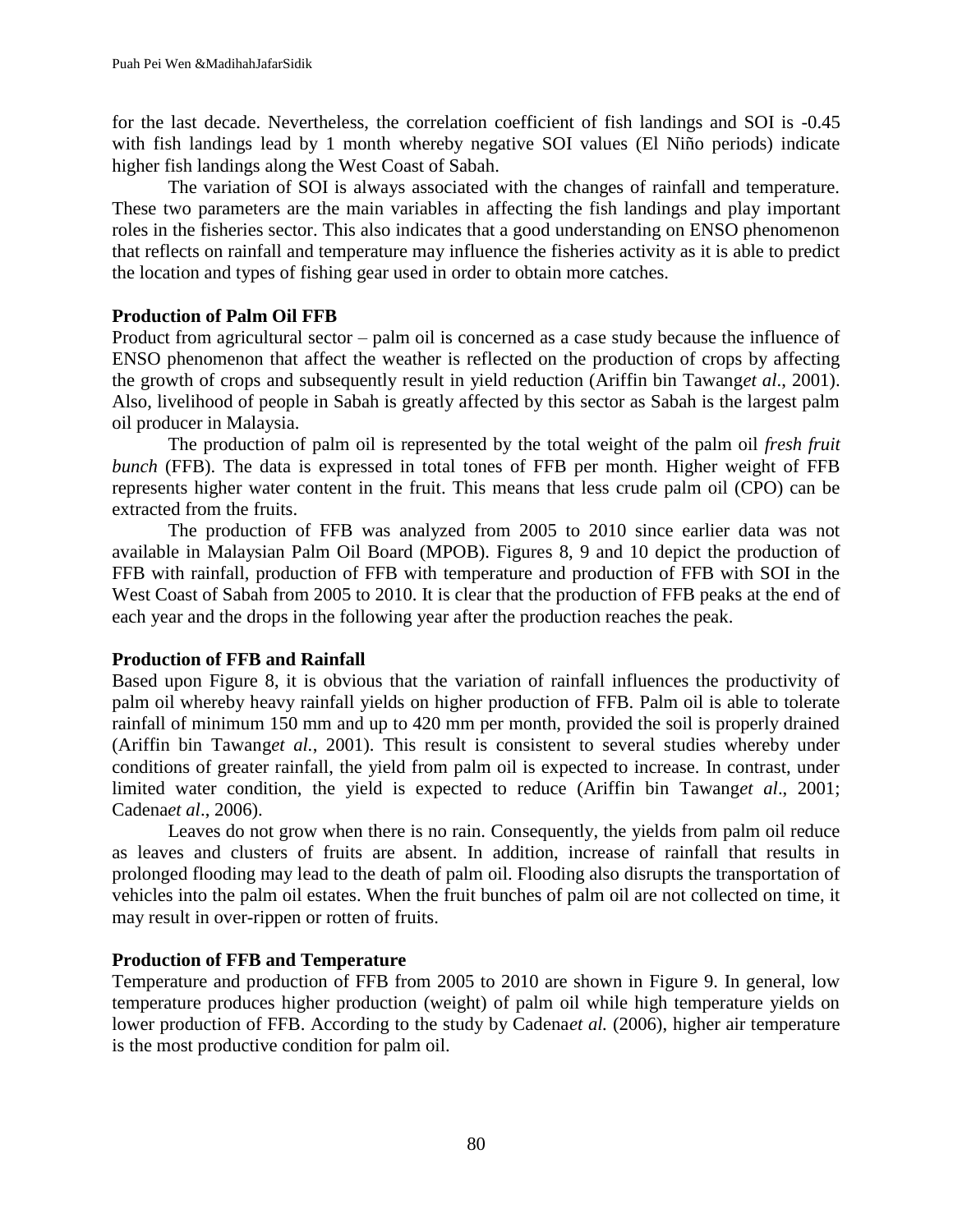

**Figure 8.Monthly rainfall and production of FFB of palm oil in West Coast of Sabah from 2005 to 2009.**



**Figure 9.Monthly average temperature and production of FFB of palm oil in West Coast of Sabah from 2005 to 2009.**

Hot temperature enables palm oil tree to make many leaves and thus produce many clusters of fruit. If temperature drops, fewer leaves are produced and therefore it yields less. Also, when temperature decreases, palm oil is more vulnerable to be attacked by diseases (Kwasi, 2002).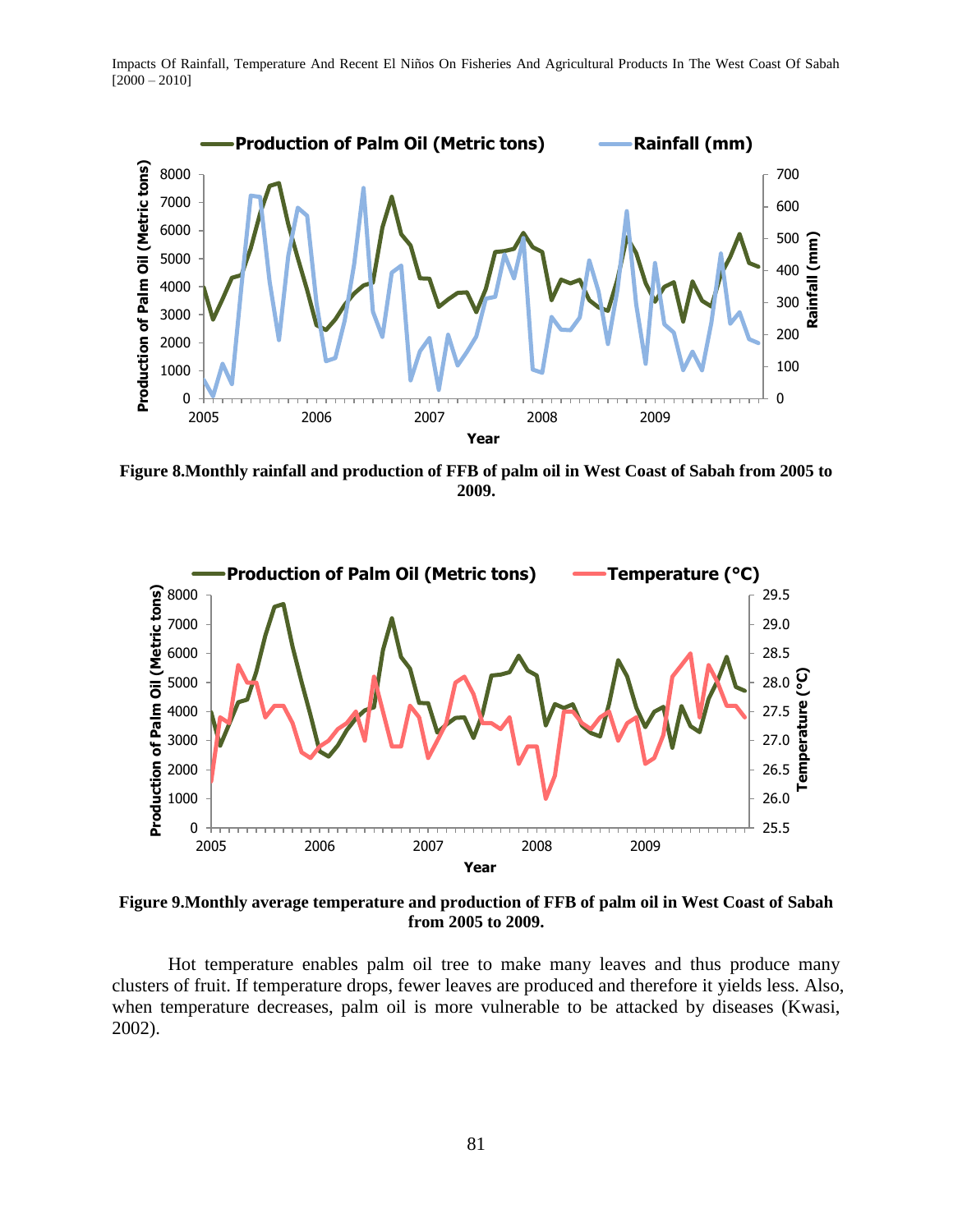#### **Production of FFB and SOI**

The influence of SOI on the production of FFB in the West Coast of Sabah is shown in Figure 10. Dry weather during El Niño periods has negative impact on the productivity of palm oil (Ariffin bin Tawang*et al.,* 2001). When SOI values become negative, the production of FFB drops drastically. During the dry weather, the size of palm fruits to shrink and become lesser in terms of weightage. The opposite event of El Niño which is the La Niña event produce higher yields of production due to the abundant of rainfall and wet weather. However, too much water can also damage the fruits as palm oil cannot survive long in floods (Palm Oil HQ, 2009; ZaidiIsham Ismail, 2010).



**Figure 10. SOI values on the production of FFB of palm oil in West Coast of Sabah from 2005 to 2009.**

# **Correlation Coefficients between Time Series of Monthly Production of Palm Oil FFB and Different Variables in the West Coast of Sabah**

To further enhance the above results, statistical analysis is carried out to find out the correlation coefficients together with time lag between the productions of palm oil FFB with different variables in the West Coast of Sabah in 10-year study period, shown in Figure 11.

According to Figure 11, the correlation coefficient between production of FFB and rainfall is +0.83, with rainfall leading by 3 months. When temperature is considered, the correlation coefficient between production of FFB and temperature is +0.87 with temperature leading by 4 months. Also, the correlation coefficient of SOI and production of FFB is  $+0.62$ with production of FFB leading by 3 months. According to Ariffin bin Tawang*et al.*(2001), palm oil is a perennial crop and the real effect of the reduction of yield is expected to come at least one year after any abnormal weather condition occurs. Thus, with the production of FFB leading by 3 months, this also indicates that the production of palm oil has been affected by the changes of previous SOI values, generally 9 months before.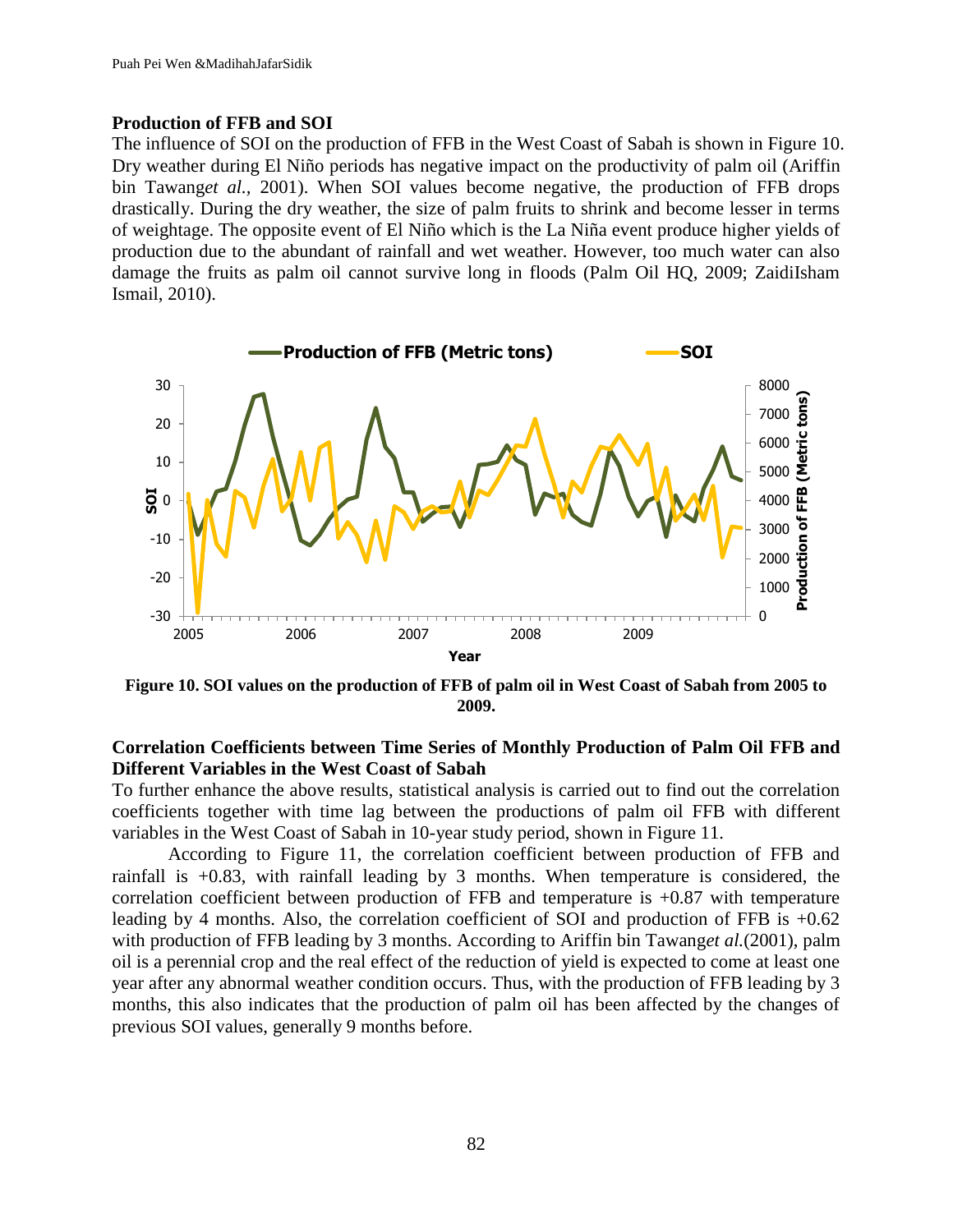

**Figure 11.Correlation coefficients between time series of monthly production of palm oil FFB and different variables in West Coast of Sabah.**

ENSO phenomenon is a global event that influences the daily activities including fisheries and agriculture activities. It is important to note that the affected areas experience less rainfall and high temperature during El Niño, heavy rainfall and low temperature during La Niña. The effects of ENSO phenomenon on both rainfall and temperature give significant impacts on fish landings and the agricultural products such as production of palm oil FFB in the West Coast of Sabah. Table 1 shows the correlation coefficients between time series of monthly fish landings with different variables in the West Coast of Sabah.

| Table 1. Correlation coefficients with time lag between monthly fish landings with different |  |
|----------------------------------------------------------------------------------------------|--|
| variables.                                                                                   |  |

| Correlation coefficients |         | $Lag$ (months) |  |
|--------------------------|---------|----------------|--|
| Rainfall                 | $+0.74$ |                |  |
| Temperature              | $+0.83$ |                |  |
| <b>SOI</b>               | $-0.45$ |                |  |
|                          |         |                |  |

As fisheries sector is one of the most important economies for both local and non local fishermen who depend on Sabah water for their life, it is crucial to ensure that fish landings can be enhanced and sustained under the influences of ENSO phenomenon or other climate changes. By understanding the ENSO phenomenon and subsequent changes of rainfall and temperature along the coast, fish catches and landings may once be improved by locating the most strategic locations for fishing and the most appropriate fishing gear to be used.

Nevertheless, the analysis of correlation coefficients between time series between the productions of FFB with different variables in the West Coast of Sabah is depicted in Table 2.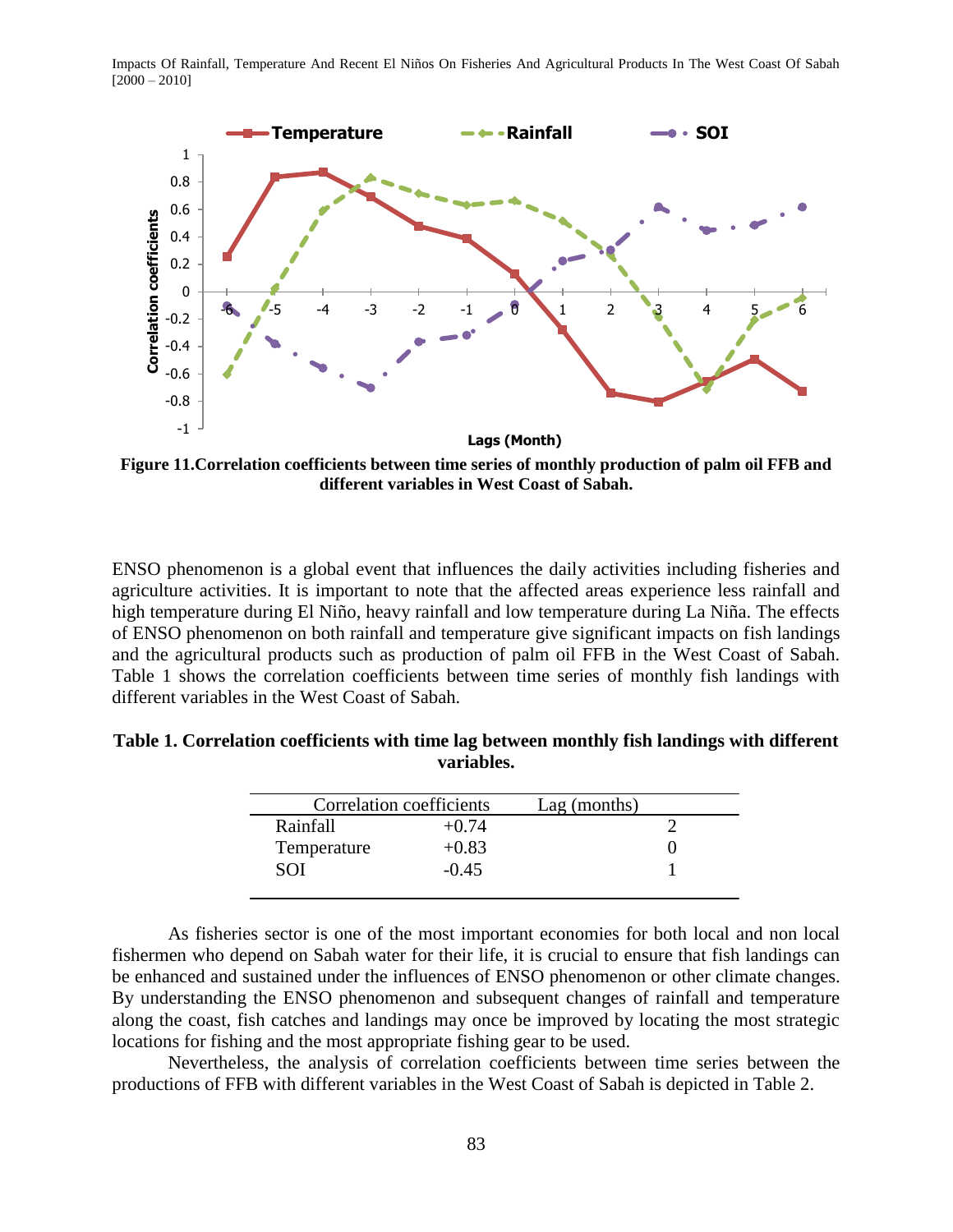|             | Correlation coefficients | Lag (months) |    |
|-------------|--------------------------|--------------|----|
| Rainfall    | $+0.83$                  |              | -3 |
| Temperature | $+0.87$                  |              |    |
| SOI         | $+0.62$                  |              |    |
|             |                          |              |    |

| Table 2. Correlation coefficients with time lag between production of FFB and different |  |
|-----------------------------------------------------------------------------------------|--|
| variables.                                                                              |  |

Based upon the statistical analysis, it has been identified that heavy rainfall and higher temperature favor the production of palm oil. However, if higher rainfall results in flooding and higher temperature results in dry condition, it may not enhance the production of palm oil. Similarly, even though during La Niña events, the production of palm oil increases, higher precipitation that causes flooding may decline the production of palm oil as well as the quality of Crude Palm Oil (CPO) that can be extracted from the fruits.

Fisheries and agriculture industries are both important sectors in sustaining the economy of Sabah. Changes on meteorological variables may alter the production from both sectors, but factors such as over-fishing and pollution cannot be denied. Cooperation and supports from both government and individual sectors are most needed in promoting the development of these sectors. To ensure successful development, there must not only be continuously production, but sustainable development is also needed.

#### **ACKNOWLEDGEMENTS**

The authors would like to thank the Fishery Department of Sabah, Malaysian Palm Oil Board (MPOB), the Meteorology Department of Sabah and Bureau of Meteorology, Australia.

#### **REFERENCES**

- Aaheim, A. &Sygna, L. 2000.*Economic Impacts of Climate Change on Tuna Fisheries in Fiji Islands & Kiribati*. CICERO Report 4, Centre for International Climate & Environmental Research. Norway. Pp21.
- Arrifin bin Tawang, TengkuAriff bin Tengku Ahmad &Mohd. Yusof bin Abdullah. 2001. *Stabilization of Upland Agriculture under El Niño Induced Climate Risk: Impact Assessment & Mitigation Measures in Malaysia*. CGPRT Centre WORKING PAPER No. 61.

BOM (Bureau of Meteorology). 2010[.http://www.bom.gov.au/](http://www.bom.gov.au/)

- Cadena, M.C., Devis-Morales, A., Pabón, J.D., Málikov, I.,Reyna-Moreno, J.A. & Ortiz, J.R. 2006. Relationship between the 1997/98 El Niño & 1999/2001 La Niña events & oil palm tree production in Tumaco, Southwestern Colombia.*Advances in Geoscience*: **6**. 195-199.
- Chen, Y.L., Chen, H.Y. &Tzeng W.N. 1994. Reappraisal of the importance of rainfall in affecting catches of Anguilla japonica Elvers in Taiwan. *Australian Journal of Marine Freshwater Research*:**45**: 185-190.